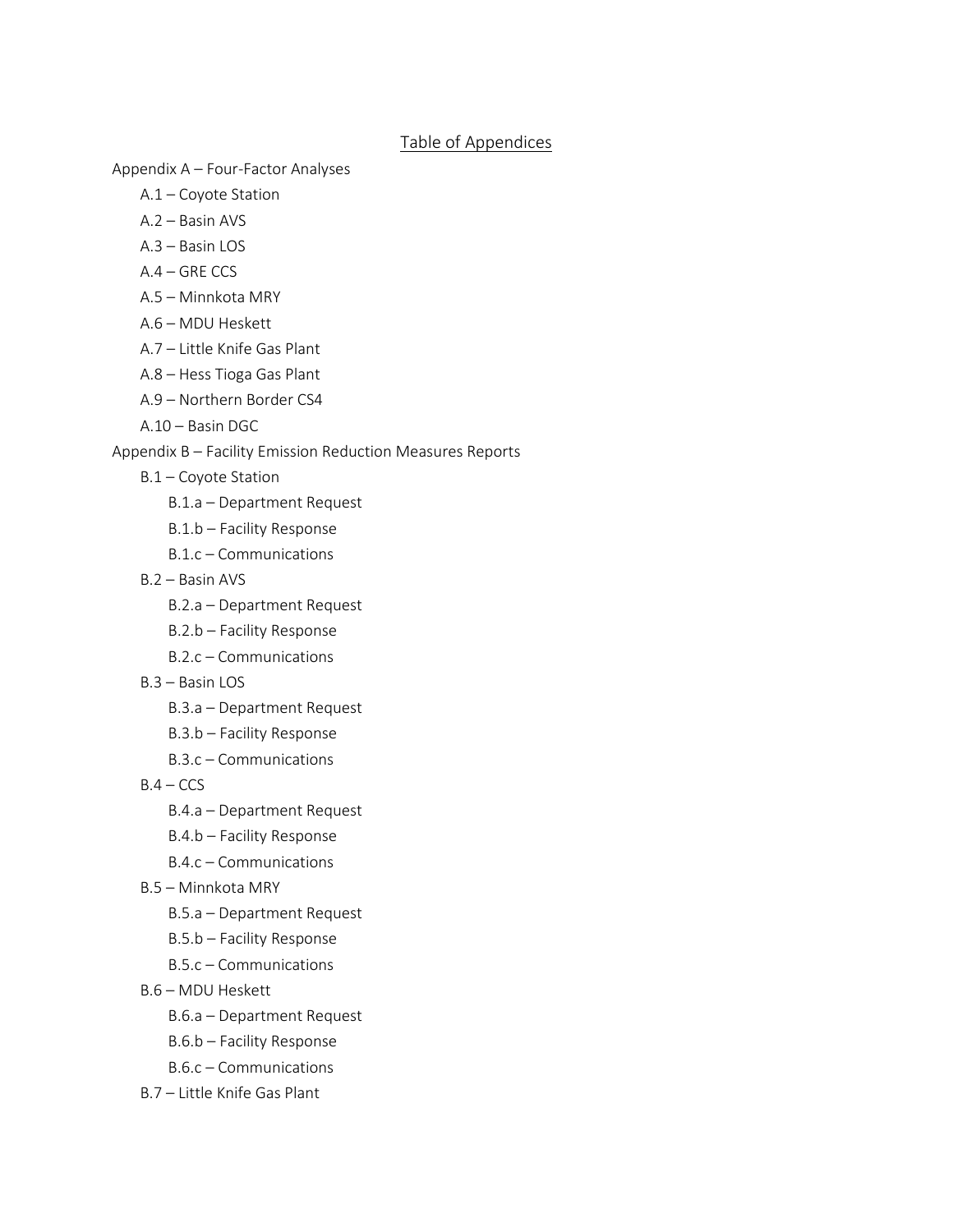- B.7.a Department Request
- B.7.b Facility Response
- B.7.c Communications
- B.8 Hess Tioga Gas Plant
	- B.8.a Department Request
	- B.8.b Facility Response
	- B.8.c Communications
- B.9 Northern Border CS4
	- B.9.a Department Request
	- B.9.b Facility Response
	- B.9.c Communications
- B.10 Basin DGC
	- B.10.a Department Request
	- B.10.b Facility Response
	- B.10.c Communications

Appendix C – Supporting Technical Data

- C.1 Normalization of Regional, State/Sector Source Apportionment Results
- C.2 Regional, State/Sector Source Apportionment Results
- C.3 Weighted Emissions Potential and Area of Influence Summary Results
- C.4 WRAP Modeling Delays

C.5 – WRAP Technical Support System for Regional Haze Planning: Modeling Methods, Results, and References

Appendix D – FLM Consultation and Public Record

- D.1 Notice of Opportunity for Early Consultation
- D.2 FLM Consultation Feedback
	- D.2.a National Park Service Comments
	- D.2.b U.S. Forrest Service Comments
	- D.2.c Department Response to FLM Feeback
- D.3 Public Record
	- D.3.a Public Hearing Notice
	- D.3.b Press Release
	- D.3.c Affidavit of Publication (RESERVED)
	- D.3.d Invoice of Publication (RESERVED)
	- D.3.e Registration List of Attendees (RESERVED)
	- D.3.f Hearing Transcript (RESERVED)
	- D.3.g Certificate of Hearing (RESERVED)
- D.4 Environmental Protection Agency Comments
	- D.4.a Department Response to EPA Comments (RESERVED)
- D.5 Public Comments (RESERVED)